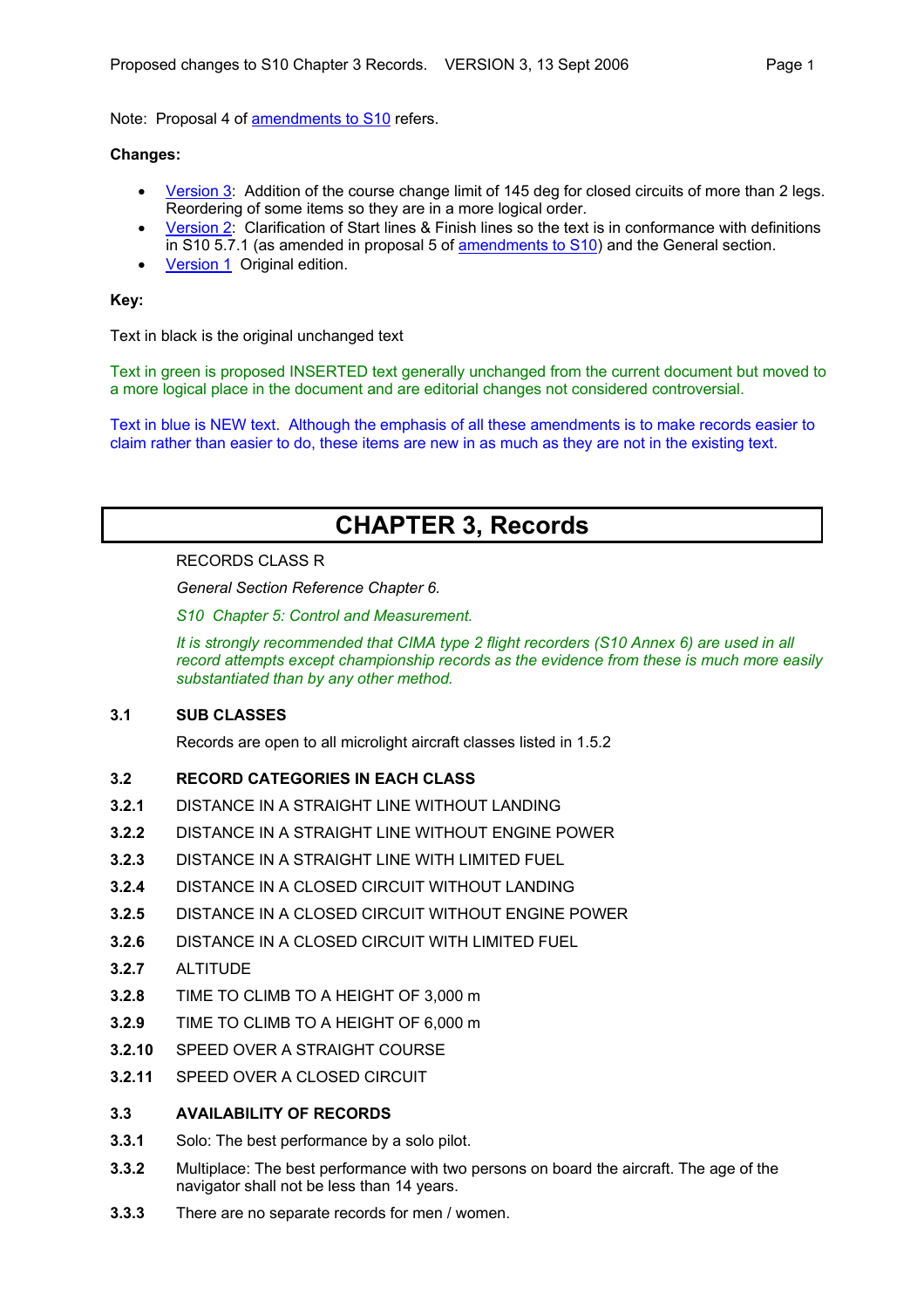# **3.4 GENERAL RULES FOR RECORDS**

- **3.4.1** The weight of the aircraft at take-off, including the pilot, fuel and all auxiliary equipment shall not exceed the maximum permitted weight limit as defined in S10 Chapter 1, 1.3.1.
- **3.4.2** Landing, or refuelling during a record attempt either on the ground or in the air is prohibited.
- **3.4.3** A new record must exceed the previous record by 1% for distance and speed records and by 3% for altitude and height records.
- **3.4.4** In the measurement of record distance, the error must not exceed 0.5% and for altitude and height records 1%.
- **3.4.5** No fuel, ballast or other disposable items may be jettisoned after take-off or prior to the completion of the record attempt.
- **3.4.6** A foot launched microlight aircraft must be foot launched from a surface which has no slope greater than 1% over a radius of 100 m from the take off point.
- **3.4.7** To obtain a record with an amphibian, it must take-off from land and land on water or viceversa.
- **3.4.8** A serviceable barograph and/or a GNSS flight recorder shall be carried.
- **3.4.9** Only the pilot-in-command need hold a sporting licence but pilots not holding sporting licences will not be shown on FAI Diplomas.

## **3.5 Special rules for distance in a straight line without landing.**

3.5.1 The distance shall be measured as the geodesic joining the take-off point and the landing point.

## **3.6 Special rules for distance in a straight line without engine power.**

- 3.6.1 A barograph or GNSS flight recorder shall be carried which records any use of engine.
- 3.6.2 The aircraft must have its engine stopped prior to crossing the start line and it must not be restarted until after crossing the finish line.
- 3.6.3 The altitude of the aircraft at the finish line shall not be less than the altitude of the aircraft at the start line.
- 3.6.4 The distance shall be measured as the geodesic joining the point the start line was crossed and the point the finish line was crossed.

#### **3.7 Special rules for distance in a straight line with limited fuel.**

- 3.7.1 The aircraft must carry no more than 7.5 kg of fuel which may be used as required.
- 3.7.2 The altitude of the aircraft at the finish line shall not be lower than the takeoff point.
- 3.7.3 The distance shall be measured as the geodesic joining the take-off point and the point the finish line was crossed.

## **3.8 Special rules for closed circuits.**

- 3.8.1 The start and finish lines of a closed circuit course must share a single point which is the start point and finish point of the circuit.
- 3.8.2 Closed circuits of less that or equal to 100 Km shall be achieved over an out and return or triangular course. Closed circuits of greater distances shall consist of between three and six legs.
- 3.8.3 All legs of closed circuits must be of equal length but a deviation of up to  $\pm$  5% per leg is permitted in circuits of three or more legs.
- 3.8.4 In closed circuits of three or more legs the change in course direction must not exceed 145 deg. at each turnpoint.
- 3.8.5 The length of a closed circuit shall be measured as the sum of the geodesics joining the start point with the finish point, via the turnpoints in the order flown by the aircraft.

## **3.9 Special rules for distance in a closed circuit without landing.**

3.9.1 The altitude of the aircraft at the finish line shall not be less than the altitude of the aircraft at the start line.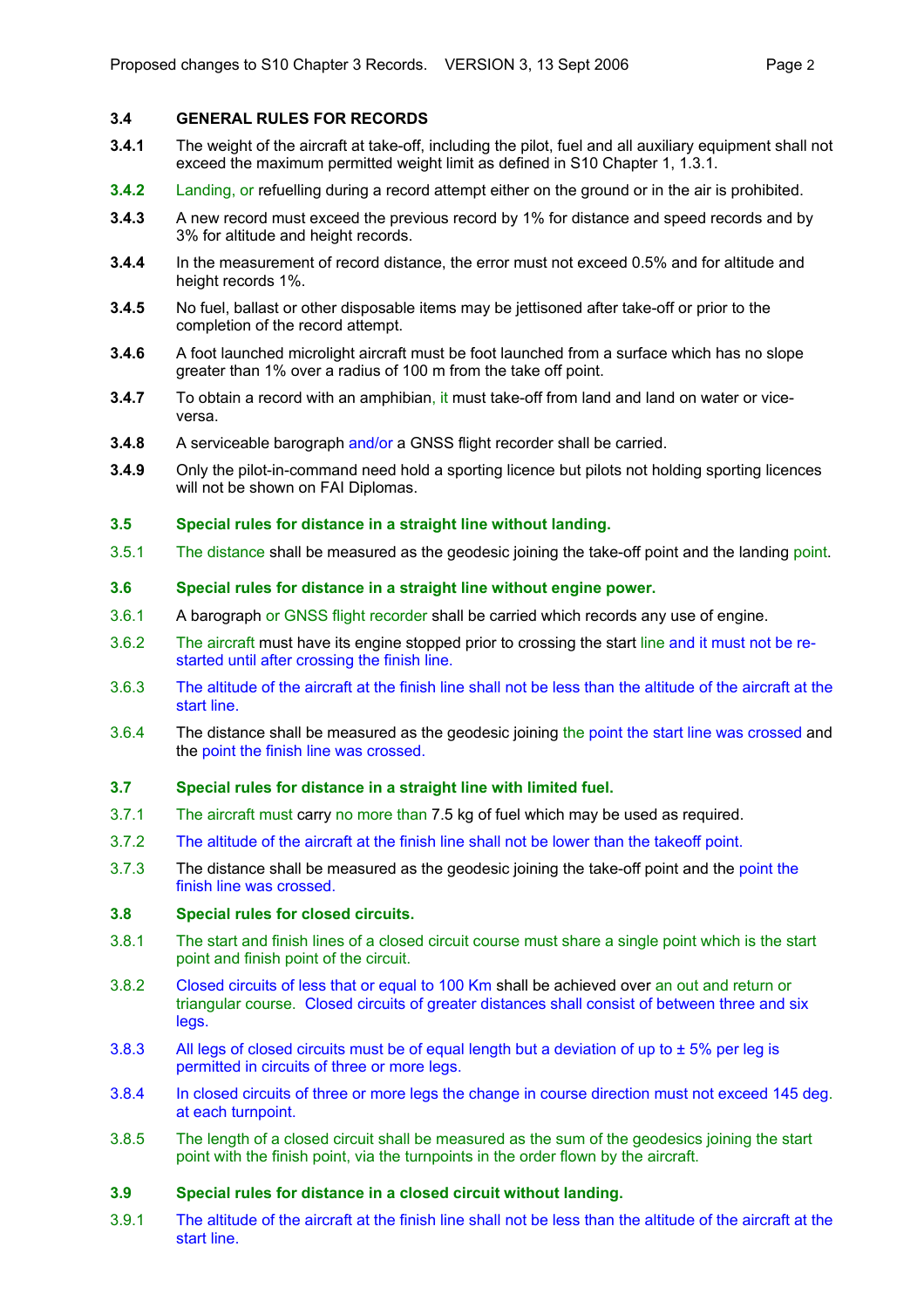## **3.10 Special rules for distance in a closed circuit without engine power.**

- 3.10.1 The barograph or GNSS flight recorder used must be capable of recording any use of engine.
- 3.10.2 The aircraft must have its engine stopped prior to crossing the start line and it must not be restarted until after crossing the finish line.
- 3.10.3 The altitude of the aircraft at the finish line shall not be less than the altitude of the aircraft at the start line.

#### **3.11 Special rules for distance in a closed circuit with limited fuel.**

- 3.11.1 The aircraft must carry no more than 7.5 kg of fuel which may be used as required.
- 3.11.2 The altitude of the aircraft at the finish line shall not be less than the altitude of the aircraft at the start line.

#### **3.12 Special rules for altitude records.**

- 3.12.1 A barograph or GNSS flight recorder capable of recording atmospheric altitude must be used and a valid calibration certificate for it must be included with the record claim.
- 3.12.2 The altitude achieved shall be the true altitude measured from sea level as defined by the national survey in the relevant country.

## **3.13 Special rules for time to climb records.**

- 3.13.1 A barograph or GNSS flight recorder capable of recording atmospheric altitude must be used and a valid calibration certificate for it must be included with the record claim.
- 3.13.2 The time measured shall be that from a standing start on a horizontal runway to reaching the designated height above takeoff altitude as defined by the national survey in the relevant country.

## **3.14 Special rules for speed over a straight course.**

- 3.14.1 The course shall be straight with a minimum length of 15 kilometres.
- 3.14.2 Before crossing the start line the aircraft shall fly level for the last 1,000 metres within a tolerance of 100 metres.
- 3.14.3 The altitude of the aircraft at the finish line shall not be less than its altitude at the start line.
- 3.14.4 The speed adopted shall be the average of the two speeds from two consecutive runs over the same course in opposite directions. The two runs must be completed within a maximum elapsed time of 1 hour with no landing between runs.

#### **3.15 Special rules for speed over a closed circuit.**

- 3.15.1 Records may be claimed for speed over closed circuits of 50, 100, 500 and 1000 Km.
- 3.15.2 The length of the closed circuit shall not be less than the record distance being claimed.
- 3.15.3 Before crossing the start line the aircraft shall fly level for the last 1,000 metres within a tolerance of 100 metres.
- 3.15.4 The altitude of the aircraft at the finish line shall not be less than its altitude at the start line.
- 3.15.5 The speed adopted shall be calculated as the speed over the record distance being claimed, not the length of the closed circuit flown.

## **3.16 RECORD CLAIM PROCEDURE**

*The procedure for making World record claims is detailed in FAI General section, chapter 6.* 

- **3.16.1** A record file shall be compiled for each record claimed. It must consist of the CIMA approved declaration form for the type of record being claimed, fully completed and containing as attachments all additional information necessary to substantiate the flight and the claim. The forms are available at http://www.fai.org... [exact URL to be confirmed]
- **3.16.2** All forms and certificates must be signed or countersigned by the official observer(s) controlling the record attempt.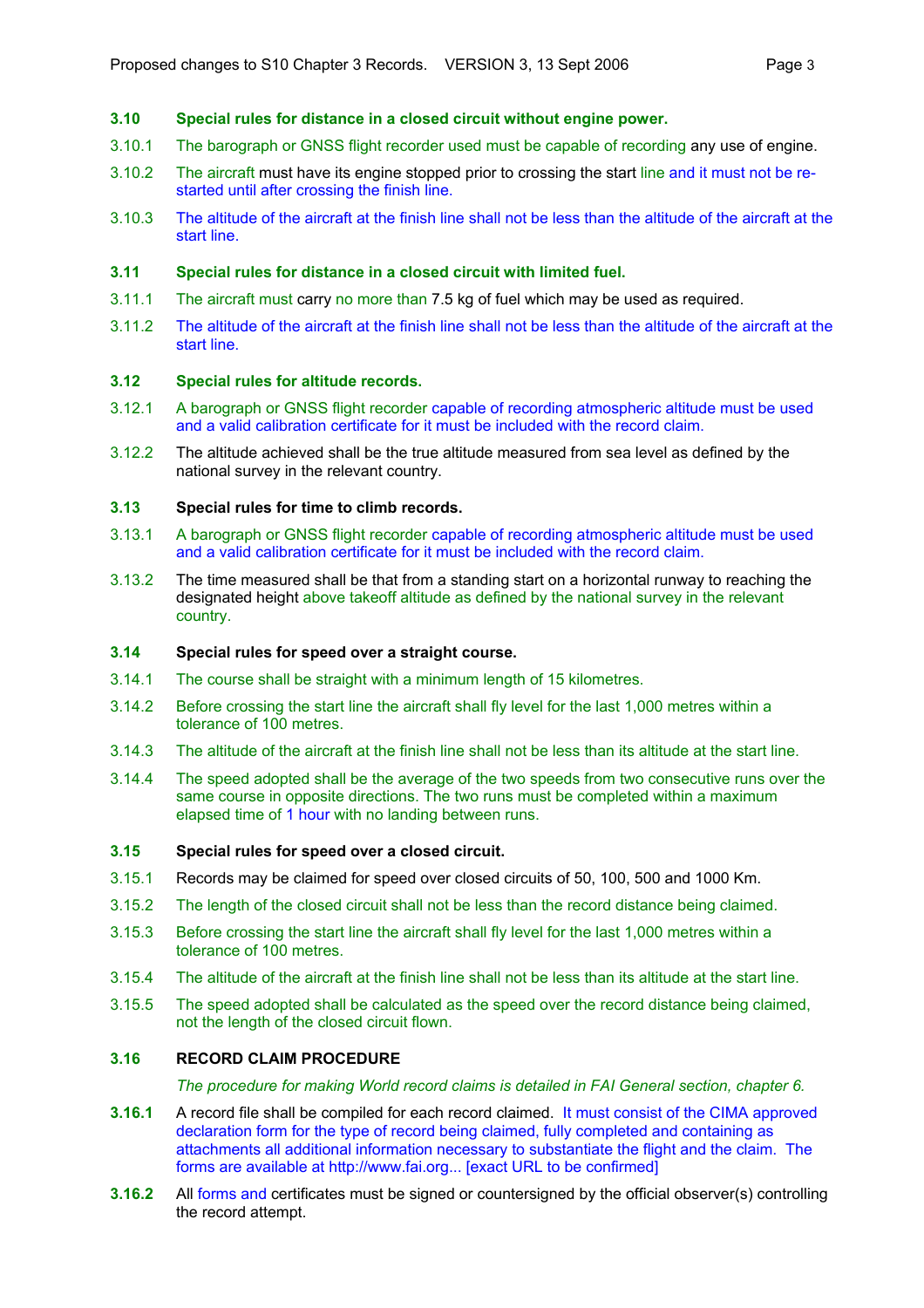# **3.17 CHAMPIONSHIP RECORDS**

- **3.17.1** If performance in a task in championship can be directly compared to the performance in a task at a different championship, then World and Continental championship records in class may be established for that performance.
- **3.17.2** Championship records for microlights can only be established during valid competition tasks by bona-fide competitors at a FAI category 1 microlight championships or a FAI World Air Games.
- **3.17.3** A championship record can only be claimed for performances where no penalties or other adjustments were applied to the competitor's task score.
- **3.17.4** The International Jury must certify that all the conditions attached to a Championship record claim are satisfied and they must include all valid claims in their championship report to FAI. Information to be provided should include Pilot/co-pilot name, nation, competition class, aircraft type, the performance, type of record claimed, and whether it was a World or Continental claim.
- **3.17.5** If the value of the championship record is an elapsed time normalized to ISA sea level conditions then the elapsed time flown shall be normalized according to the following formula:

 $\overline{\textsf{E}}$ lapsed time normalizedto ISA sea level conditions, in seconds =  $\overline{\textsf{E}}$ 

$$
\frac{11}{0.5331359 \sqrt{\frac{P_1}{t_1+273}}}
$$

 $T<sub>1</sub>$ 

*Where* 

T1 = Actual pilot performance in seconds

- P1 = Ambient pressure in Mb
- t1 = Ambient temperature in degrees Celsius
- **3.17.6** Elapsed times (after normalization, if required), if less than five minutes shall be rounded down to the nearest 0.01 second, otherwise to the nearest second. Distances shall be rounded down to the nearest 0.01 Km. A new championship record must simply exceed the previous record.
- **3.17.7** When a change to the championship rules prevents an equal comparison to a performance in a previous championship then a new record shall be created and the old record retired.
- **3.17.8** Available Championship records
- **3.17.8.1** DISTANCE WITH LIMITED FUEL
	- May be established in any task in the task catalogue where the fuel is measured before takeoff.
	- Fuel load at takeoff must not exceed:

Classes PF1 & PL1: 1.5 Kg

Classes WL1, AL1 & PL2: 4 Kg

Classes WL2 & AL2: 6 Kg

- Distance measured is from start gate to the point of maximum distance from start gate before first landing.
- Pilot performance is expressed as a distance in Km.

## **3.17.8.2** ENDURANCE WITH LIMITED FUEL

- May be established in any task in the task catalogue where the fuel is measured before takeoff.
- Fuel load at takeoff must not exceed:

Classes PF1 & PL1: 1.5 Kg

Classes WL1, AL1 & PL2: 4 Kg

Classes WL2 & AL2: 6 Kg

- Time measured is from start gate to finish gate or, if this is not defined in the task description, the time at point of maximum distance from start gate before first landing.
- Pilot performance is expressed as an elapsed time.